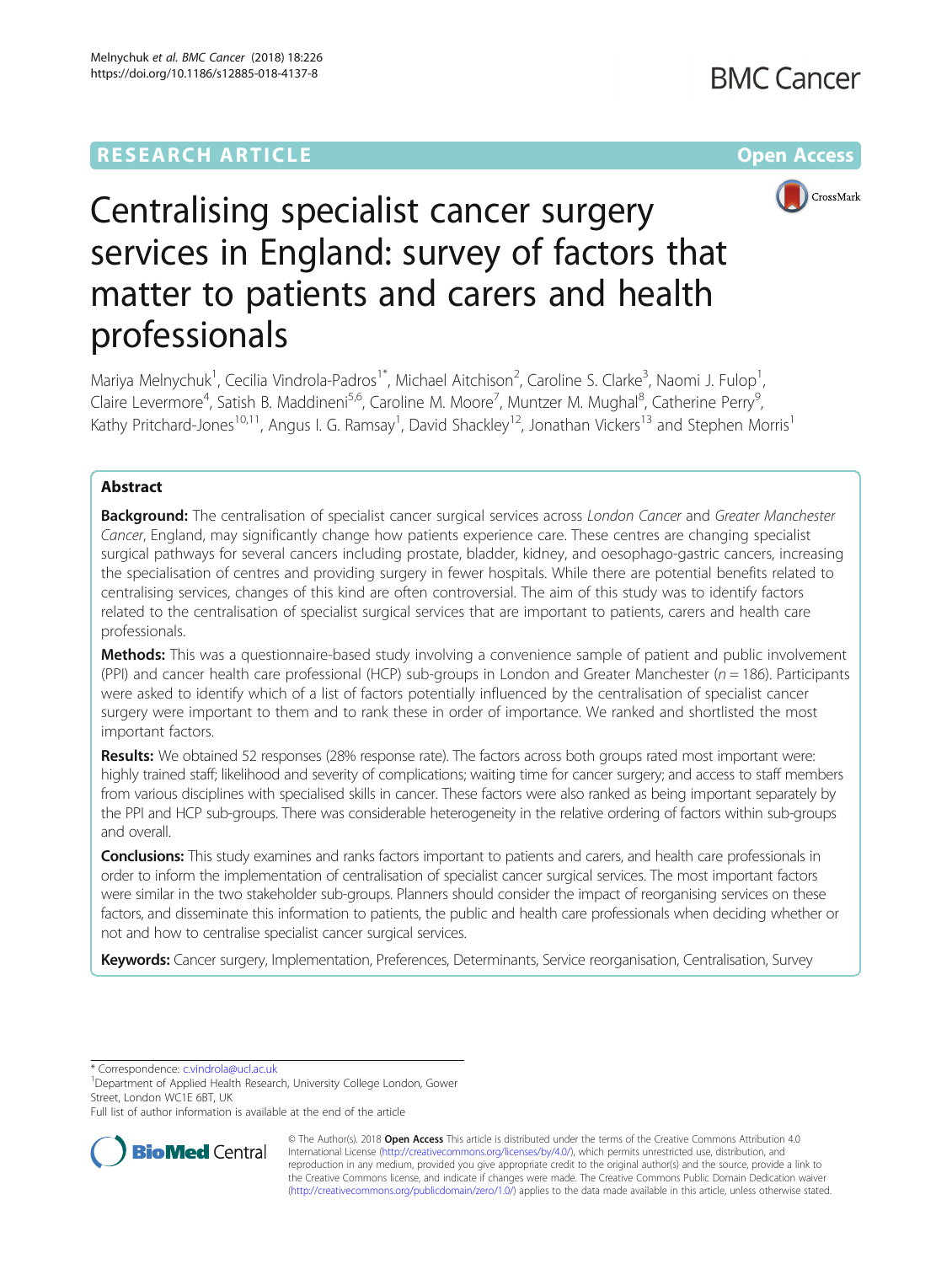## Background

Since 2011 in London, UK and 2014 in Greater Manchester, UK, cancer care has been provided in integrated cancer systems in which a group of providers come together in a formal way to provide comprehensive cancer care. More recently, these integrated systems are working towards further centralisation of specialist surgical pathways for several cancers, including prostate, bladder, kidney, and oesophagogastric (OG) cancers, so that specialist complex interventions within these services are provided in fewer hospitals. Implementation of the London Cancer centralisations was completed in April 2016, and implementation of the Greater Manchester Cancer centralisations is planned for 2017.

Before these most recent changes, potential cancer surgery patients were either referred to their local hospital or the designated specialist service of their cancer network for diagnosis, and either remained there or were referred to a more specialist hospital. The care received by patients and patient volume varied across specialist centres. In the London Cancer integrated system (covering a population of 3.2 million in North Central London, North East London and West Essex), patients with prostate and bladder cancer requiring treatment by radical surgery only received robotic surgery in certain specialist centres; the majority of patients requiring surgery for renal cancer underwent surgery in a local non-specialist hospital (performed by a specialist or general urologist), rather than a specialist centre; and patients with OG cancers having major surgery were not guaranteed to see a specialist out of hours or at weekends. These pathways have been reconfigured so that the majority of patients who require them receive specialist surgical services in one specialist hospital in the case of renal, prostate, and bladder cancer and in one of two hospitals in the case of OG cancer.

In the Greater Manchester Cancer network (covering a population of 3.1 million in Greater Manchester and East Cheshire), the reconfiguration of specialist surgery is in the design stages and has not yet been implemented. A degree of existing specialisation exists with 3–5 centres offering specialist surgery for each of the described cancer pathways with the plan to move to a model where 1–2 centres provides these in 2018.

Research suggests there is an association between higher volume and better outcomes in many clinical settings [[1](#page-8-0)]. For example, recent research has indicated that centralising acute stroke services into a smaller number of high-volume units is associated with significantly better provision of evidence-based clinical interventions [\[1](#page-8-0)], and significantly better clinical outcomes, including patient mortality [\[2\]](#page-8-0). Higher volume is associated with better outcomes in specialist surgery for OG cancers [\[3\]](#page-8-0) and urological cancers [[4\]](#page-8-0). There are longstanding recommendations to implement centralisation of specialist services [[5](#page-8-0)–[8](#page-8-0)], citing potential to increase patient volumes, reduce variations in access, and improve patient outcomes by increasing the likelihood of patients receiving care in hospitals that have a full range of experienced specialists and services to support provision of care.

It has been suggested that among the advantages of a centralised cancer surgery system is the increased patient volume that permits greater specialisation of staff, and greater experience and expertise across teams [[9\]](#page-8-0). Also, under centralised systems specialist services may offer a full range of surgical technologies (e.g. robotic surgery), and equal access to innovative techniques, such as less invasive procedures  $[10, 11]$  $[10, 11]$  $[10, 11]$  $[10, 11]$ . Much of the care is still likely to be provided by local hospitals, including diagnosis and ongoing radiotherapy and chemotherapy, with only complex surgery or other interventions (e.g., brachytherapy and cryotherapy) likely to be provided at the specialist centre [\[12\]](#page-8-0). Post-centralisation, local hospitals may have closer involvement with specialist centre staff, e.g. joint multi-disciplinary teams (MDTs), and specialists providing training and delivering some outpatient care, with the potential to improve quality of care across the whole system [\[11,](#page-8-0) [13\]](#page-8-0). Possible disadvantages of centralisation are that it is likely to lead to an increase in travel demands on patients and families, and thus may limit people's access to quality care  $[14]$  $[14]$  and to support from family and friends while undergoing specialist surgical treatment.

Little is known about the preferences of patients, the public and health professionals in relation to centralisations of this kind. A review of research evidence indicates that patients are more willing to travel for a number of reasons: to see a specialist; to a hospital with a good reputation; if a condition is serious or urgent; or if the patient is of a higher socioeconomic status. In contrast, older patients and frequent users of services are less willing to travel further, and preferences vary according to the length and inconvenience of the journey [[15,](#page-8-0) [16\]](#page-8-0).

Aligning major system change with stakeholder preferences is likely to increase the likelihood of successful implementation and ongoing sustainability of the changes [[17\]](#page-8-0). This is especially relevant when deciding what changes to implement and how to implement them [\[17](#page-8-0)]. Therefore, the aim of this study is to examine the factors that matter to patients and carers and health professionals about the centralisation of specialist surgical services and how these factors vary among different stakeholder groups. The results of this study will subsequently inform a discrete choice experiment that will evaluate how individuals trade off selected attributes of the service [[18](#page-8-0)].

The study is part of a larger project, "Reorganising specialist cancer surgery for the  $21<sup>st</sup>$  century: a mixed methods evaluation (RESPECT-21)", that analyses the centralisation of specialised cancer surgical services in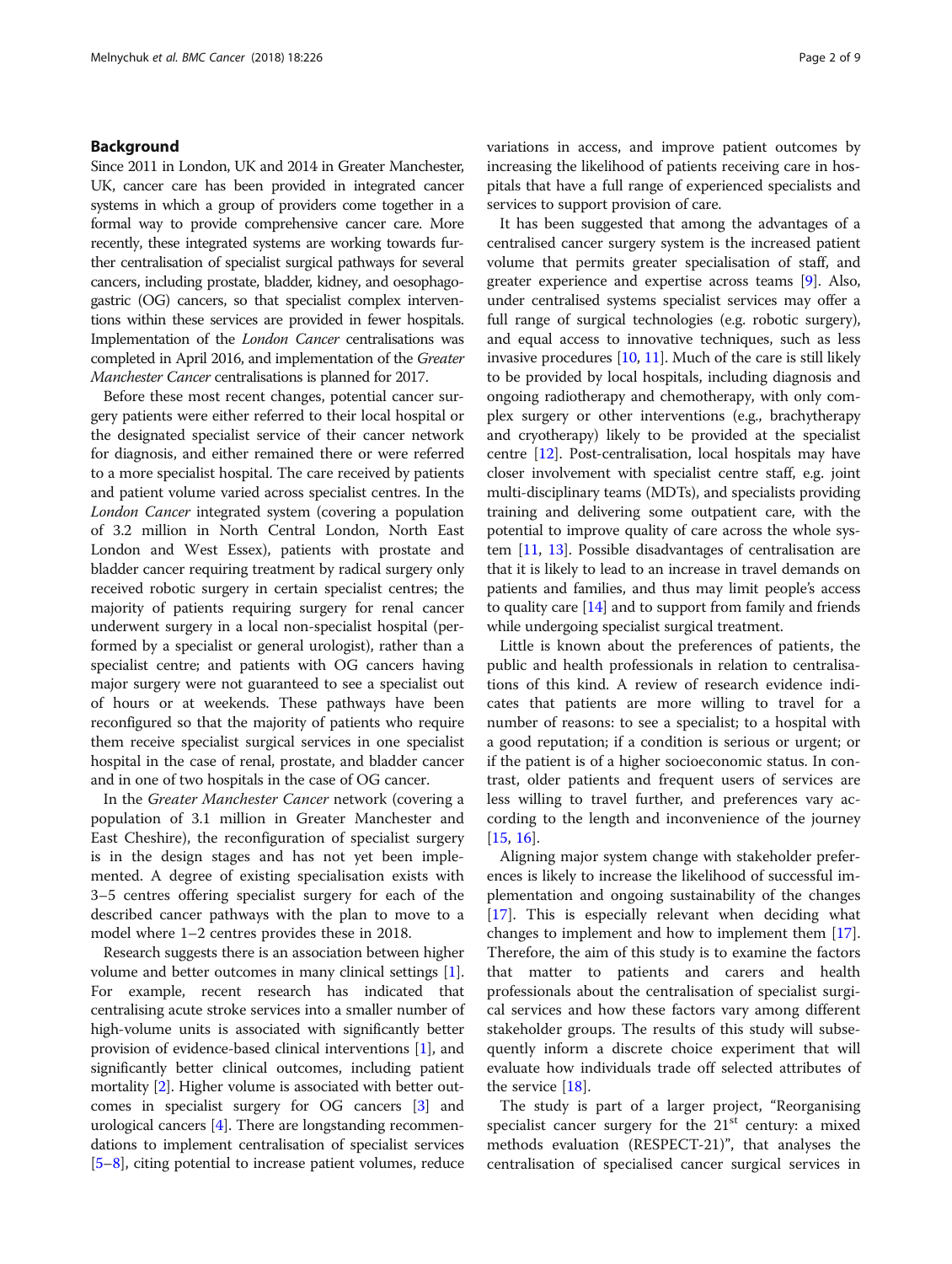the areas covered by London Cancer and Greater Manchester Cancer [[19](#page-8-0)]. The larger study will address gaps in the evidence about the centralisation of these services, including processes, impact, and costeffectiveness of changes, as well as identifying lessons that will guide centralisation work in other areas of specialist services (NIHR study reference 14/46/19). The larger study uses a conceptual framework designed to understand the key processes involved in major system change (Additional file [1\)](#page-7-0). These processes include: making the decision to change, developing and agreeing new service models, implementing the changes, and ad-hering to the new model [[19\]](#page-8-0). Stakeholder preferences, considered in this study, might be especially important during early stages of major system change such as making the decision to change and deciding on which service model to implement.

## Methods

This is a questionnaire-based study of patients, carers and health care professionals.

## Questionnaire design

We identified characteristics of specialist cancer surgical services that might impact on care processes and patient outcomes and could potentially be affected by the centralisation in London and Greater Manchester. We reviewed planning documents covering the development, planning and implementation of the changes to determine characteristics of the care pathway that could vary as a result of the proposed changes and met regularly to create a list of factors that might be affected by the reorganisations [\[9,](#page-8-0) [11](#page-8-0)–[13,](#page-8-0) [20](#page-8-0)]. Three researchers discussed this list until consensus was reached. This led to the identification of the following 16 factors:

- 1. Likelihood and severity of complications from surgery that may negatively affect health and increase the length of stay in hospital. Planning documents suggested these might decrease as a result of centralisation if outcomes improve as surgeons and theatre staff in specialist centres carry out more procedures each year [\[12\]](#page-8-0).
- 2. Travel time to the hospital where the patient will have surgery or a novel treatment. Centralisation is likely to mean many patients will have to travel further, and therefore for longer, to undergo these procedures; this may also affect the time spent by relatives and friends visiting the hospital [[9](#page-8-0), [10](#page-8-0), [20,](#page-8-0) [21\]](#page-8-0).
- 3. Number of specialist cancer surgical procedures carried out per year at the hospital where the patient has surgery; the rationale is evidence showing that patients have better outcomes in centres that carry out a higher number of

procedures [[9,](#page-8-0) [10](#page-8-0), [20](#page-8-0), [21\]](#page-8-0). Centralisation will reduce the number of centres providing specialist cancer surgery services, and increase the number of procedures carried out per centre.

- 4. Length of stay in hospital (time from being admitted to hospital for specialist surgery until being discharged). Planning documents suggested length of stay might decrease as a result of fewer complications, more effective specialist team working and familiarity, and the introduction of enhanced recovery programmes [[12\]](#page-8-0).
- 5. Training opportunities for surgical staff. Centres which see larger numbers of patients may be able to provide more training opportunities to staff [\[12\]](#page-8-0).
- 6. Having highly trained staff (including surgeons, other doctors and nurses), which may improve outcomes from surgery and reduce the chances of surgical complications. Larger specialist centres may attract highly trained staff, and offer more training opportunities, as above [\[12,](#page-8-0) [22\]](#page-8-0).
- 7. Number of centres where specialist cancer surgery is performed in the local area. As noted, centralisation is designed to reduce the number of centres performing specialist cancer surgery, with the potential advantages and disadvantages described above.
- 8. Total number of specialised staff providing specialist cancer surgery. Specialist centres will require large teams to monitor patients after surgery, who will have joint appointments or rotate through local hospitals [[11](#page-8-0)].
- 9. Possible effect on core non-cancer surgical services due to having to share resources and equipment (for example, radiology services). Other non-cancer surgery services may be depleted as resources and equipment were previously shared with specialist cancer surgery services, which will no longer be possible (e.g., loss of specialist surgeons might have an impact on trauma services) [[9](#page-8-0), [23](#page-8-0)].
- 10.Readmissions to hospital after surgery either because the surgery was unsuccessful or because there were complications. As noted, planning documents suggest that centralisation might improve outcomes and reduce readmissions if there are fewer complications after surgery [[9,](#page-8-0) [12](#page-8-0)].
- 11. Probability the patient undergoing surgery dies from cancer within the next 12 months. Deaths from cancer might fall if outcomes are better in centres carrying out more operations [\[9](#page-8-0), [10,](#page-8-0) [18,](#page-8-0) [19](#page-8-0)].
- 12. Having the opportunity to take part in clinical trials of specialist cancer care to test new treatments. Highvolume centres are more likely to have the opportunity to participate in clinical trials to evaluate new treatments for cancer [\[11](#page-8-0)].
- 13.Waiting time from referral to surgery, to having the surgical procedure. Centralisation might bring about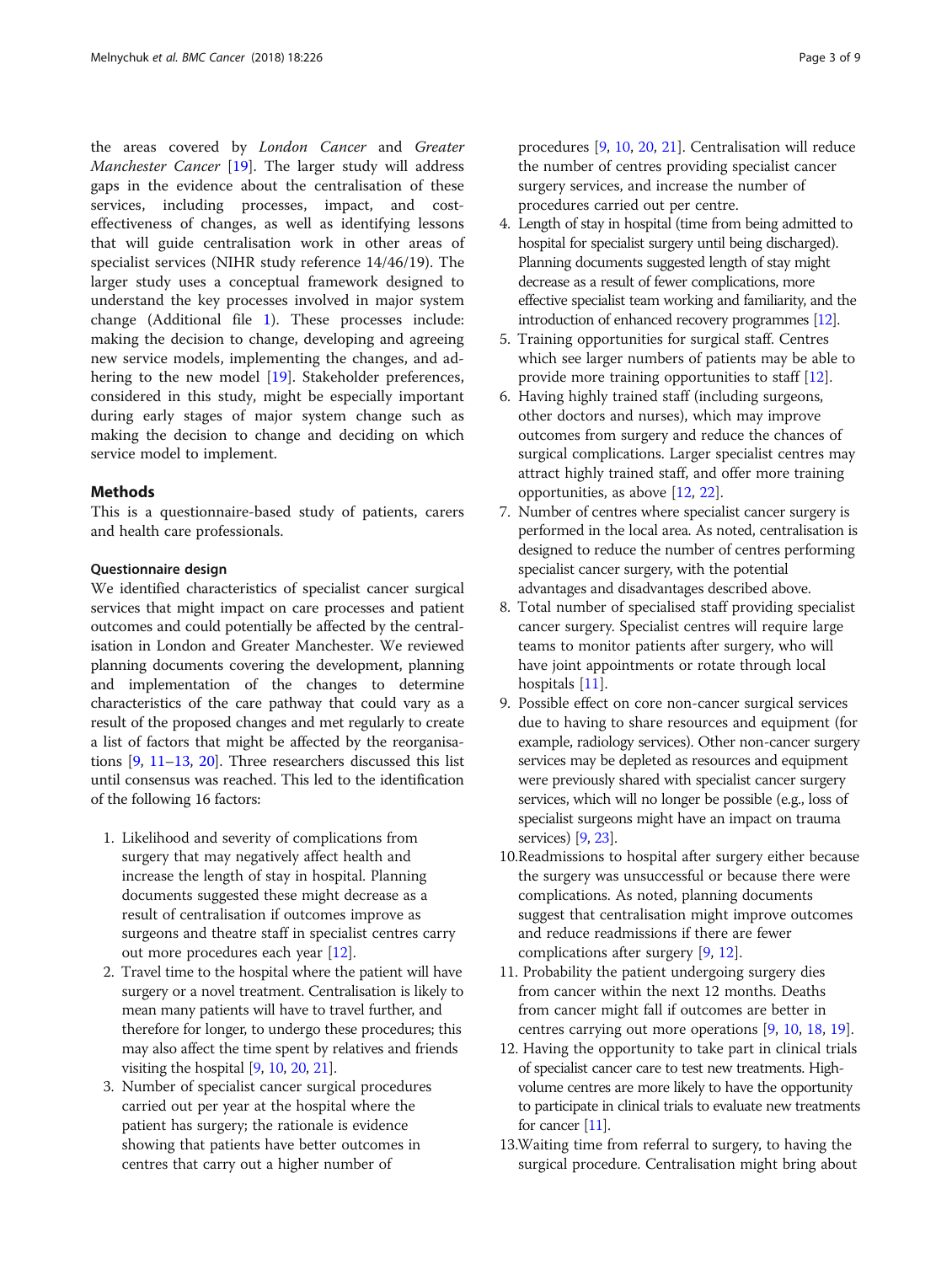prompt access to specialists, reducing delays to treatment [[12\]](#page-8-0).

- 14. Having access to staff members from various disciplines (nursing, physiotherapy, dietetics, psychosocial support, radiology, pathology) with specialised skills in cancer surgery to better manage the whole process from start to end. Centralised services are likely to involve specialist multi-disciplinary teams involving input by a range of health professionals into patient care [\[11](#page-8-0)].
- 15. Presence of a core specialist team 24 h a day, 7 days a week, providing on-call emergency care. One of the aims of the reconfigurations is to ensure there is a specialist surgeon available 24/7 to provide care and emergency assistance for complications arising from the surgery.
- 16. Access to the most up-to-date facilities and medical equipment. Larger specialist centres may be able to attract funding to enhance facilities and equipment [\[17,](#page-8-0) [20\]](#page-8-0).

To determine the most important factors that impact preferences for centralisation of specialist cancer services, we designed a questionnaire (see Additional file [2](#page-7-0)) incorporating the above factors. The text of the questionnaire was reviewed by the Plain English Campaign and three patient representatives of the RESPECT-21 Research Strategy Group to ensure that it was easy to understand.

### Sampling and recruitment

We used a convenience sampling approach, which is commonly used in discrete choice experiments [\[24](#page-8-0), [25](#page-8-0)], and distributed the questionnaire to several stakeholders groups in London and Greater Manchester. Our sample represented five PPI groups comprising patients (current and former) and carers, and health care professionals from four multi-disciplinary teams involved in managing prostate, bladder, kidney, and OG cancer pathways (who participated in four tumour-specific cancer pathway boards designed to plan, implement, and monitor the reconfiguration of cancer surgical services). The questionnaire was distributed to 86 potential participants either at face-to-face PPI and HCP group meetings following a brief introduction of the study (participants were asked to complete the questionnaire and return it immediately or post it back to the research team) or via email. It was also sent by email to 100 members of a PPI group as part of a newsletter, who were asked to complete it and return it via email. Participants were informed this was a consultation questionnaire about their views on what aspects of the services matter to people most and how important these changes are compared with one another, and that the purpose of this study was to produce a shortlist of the most important items.

## Data collection

Participants were asked to answer two main questions. First, whether any of the 16 factors related to the delivery of cancer surgical services in England were important from their point of view, with possible answers 'Yes' or 'No' for each of the 16 factors. Second, they were asked to rank the importance of each factor. Participants were also given an option to add items to the original 16. This was important to make sure we did not miss any relevant factors. Participants were asked to identify themselves as patients, carers or health professionals and where they are based (London, Greater Manchester). If participants identified themselves as health care professionals, we asked them to record their specialty.

### Data analysis

We processed all questionnaires and summarised the answers to the questions for all respondents combined and for PPI and HCP groups separately. To summarise responses to the first question, we coded 'Yes' responses =1 and 'No' responses =0 and summed scores for each factor across all respondents. We divided this sum by the number of respondents who provided a response about that factor as not all respondents valued every factor. We ranked factors according to the mean scores – factors with the highest mean score were ranked more highly. We refer to these results as equal-weighted importance as all factors receiving a 'Yes' response are weighted equally in the calculation. For the second question, we summed the ranks for each factor across all participants in each group (rankweighted importance) and again divided this sum by the number of respondents who provided a response about that factor. As more important factors were allocated a lower rank number (i.e., the most important factor was ranked 1), factors with the lowest mean score were ranked more highly. We presented the ranking of factors according to the equal- and rank-weighed importance for each group and checked for the intersection of the rankings between groups; we preferred the rank-weighted findings as they accounted for the strength of preference of respondents and so focused mainly on these in our description of the results. We measured inter-rater agreement for each ranking using kappa statistics [[26\]](#page-8-0).

## Results

We received 52 responses (overall response rate 52/186  $= 28\%$ : 19 responses from PPI groups  $(19/126 = 15\%)$ and 33 responses from HCP groups (33/60 = 55%). Table [1](#page-4-0) provides details of the participants' characteristics categorised by sub-group and location.

From the responses received for each group (Additional file [3\)](#page-7-0), we sorted factors by equal-weighted importance (Table [2](#page-5-0)) and rank-weighted importance (Table [3](#page-6-0)). Focusing on rank-weighted importance as our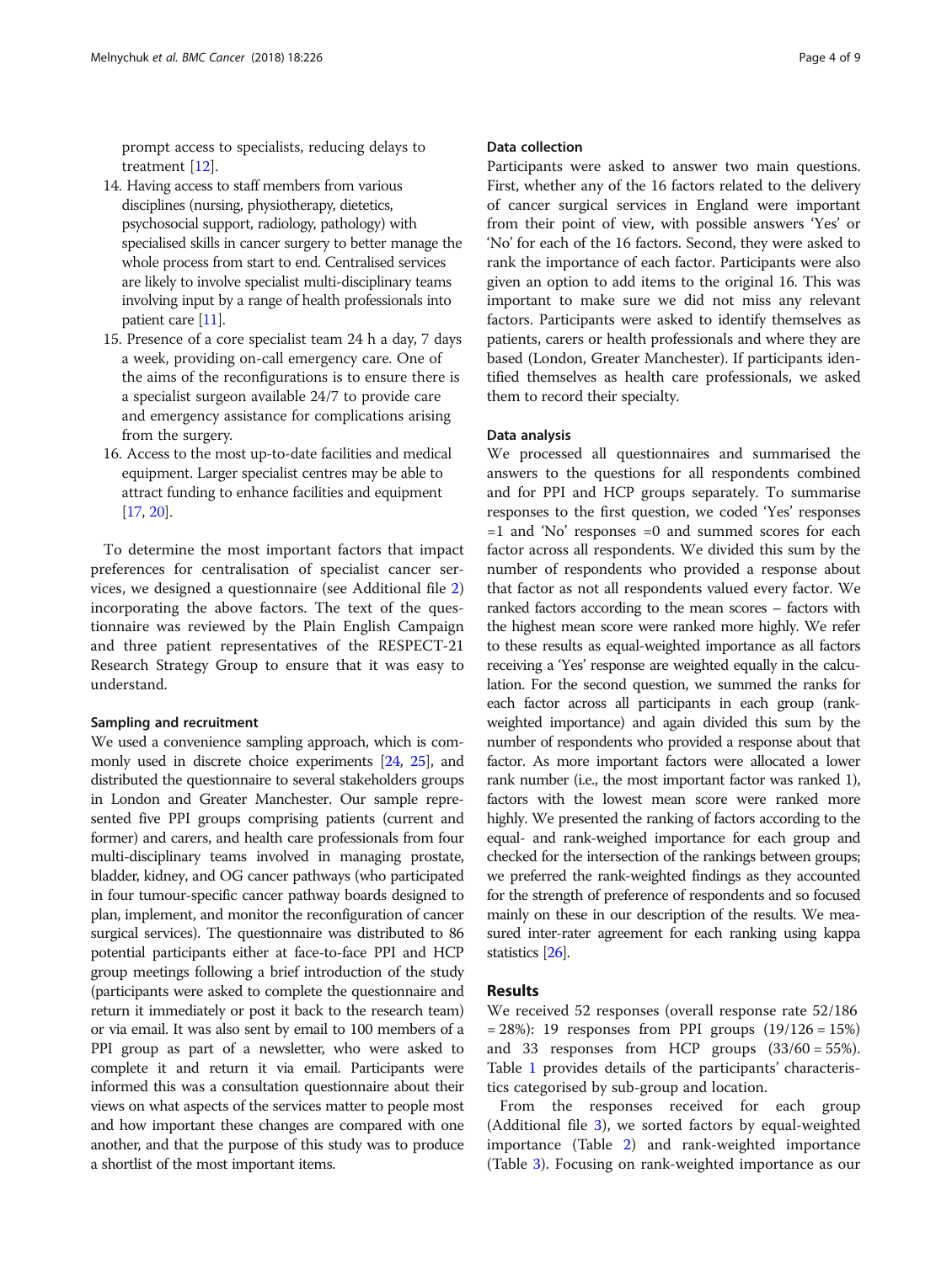<span id="page-4-0"></span>Table 1 Characteristics of survey participants

|                           | London<br>$(n = 16)$ | Greater Manchester<br>$(n = 36)$ | Total<br>$(n = 52)$ |
|---------------------------|----------------------|----------------------------------|---------------------|
| Sub-group                 |                      |                                  |                     |
| PPI                       | 11                   | 8                                | 19                  |
| <b>HCP</b>                | 5                    | 28                               | 33                  |
| PPI sub-group             |                      |                                  |                     |
| Patient                   | 10                   | 6                                | 16                  |
| Carer                     | 1                    | 1                                | $\overline{2}$      |
| Not answered              | 0                    | 1                                | 1                   |
| HCP sub-group             |                      |                                  |                     |
| Clinical nurse specialist | 2                    | $\overline{2}$                   | $\overline{4}$      |
| Dietician                 | 2                    | $\Omega$                         | $\overline{2}$      |
| Surgeon                   | 1                    | 5                                | 6                   |
| Radiologist               | 0                    | $\overline{2}$                   | $\overline{2}$      |
| Oncologist                | $\Omega$             | 5                                | 5                   |
| Other                     | $\Omega$             | $\overline{4}$                   | 4                   |
| Not answered              | 0                    | 10                               | 10                  |

PPI patient and public involvement, HCP health care professional

preferred measure, on aggregate across all respondents the most important factors affecting preferences for centralisation of specialist cancer surgical services were highly trained staff, likelihood and severity of complications, waiting time for surgery for cancer, and access to staff members from various disciplines with specialised skills in cancer. These were the most important factors for both the PPI and HCP sub-groups, though in a slightly different order. The least important rank-weighted factors overall and in each of the sub-groups were: indirect effect on noncancer surgical services, number of surgical staff in local area, training opportunities for surgical staff and number of centres in the local area. Results were similar for the equal-weighted ranking with highly trained staff, likelihood and severity of complications, waiting time for surgery for cancer, and access to staff members from various disciplines with specialised skills in cancer all being judged as most important by the HCP sub-group and three of these measures being judged most important by the PPI subgroup (likelihood and severity of complications was ninth most important). At the other end of the ranking, similar factors were also least important, with the exception that for HCP respondents travel time to the hospital was one of the least important attributes and training opportunities for surgical staff were not in the bottom four attributes.

The kappa statistics overall and for each sub-group were in the range 0.1145 to 0.1430 for the equalweighted results and 0.0114 to 0.0281 for the rankweighted results, representing 'slight' agreement among rankers in each case [[27](#page-8-0)]. This indicates that, while the top- and bottom-ranked factors overall and in each of the two subgroups were similar, there was considerable heterogeneity regarding the precise ordering of factors within sub-groups and overall.

While the top and bottom four factors were similar for each sub-group, there was more heterogeneity in the ordering between sub-groups with the other factors. The probability of dying from cancer was in this middle group of factors indicating it was less important than the four most important factors described above. Travel time to the hospital was not ranked highly by either sub-group, though as noted this has been raised as a possible negative consequence of centralisation.

Participants were invited to suggest additional factors that were important to them. Three additional factors were suggested, each raised by one participant each (all from the PPI sub-group): availability of free or cheap accommodation for patients and carers; availability of cheap and easy-to-use transport to get to the hospital for patients and carers; and, availability of clear and detailed information for patients and carers about the surgery and follow-up care.

## **Discussion**

## Summary

This study explored factors influencing preferences for centralisation of specialist cancer surgical services among patients, carers and health care professionals in England. Our results suggest the following factors were ranked as most important:

- Having highly trained staff (including surgeons, other doctors and nurses), which may improve outcomes from surgery and reduce the chances of surgical complications.
- Likelihood and severity of complications from surgery that may negatively affect health and increase the length of stay in hospital.
- Waiting time from referral to surgery to having the surgical procedure.
- Having access to staff members from various disciplines (nursing, physiotherapy, dietetics, psychosocial support, radiology, pathology) with specialised skills in cancer surgery to better manage the whole process from start to end.

We found that different stakeholder groups identified similar factors as being important to them, suggesting that overall patients and carers, and health care professionals, have similar interests and concerns about centralisation. However, while on aggregate similar factors were important to each sub-group, there was considerable within-group and overall heterogeneity in the precise ordering of factors.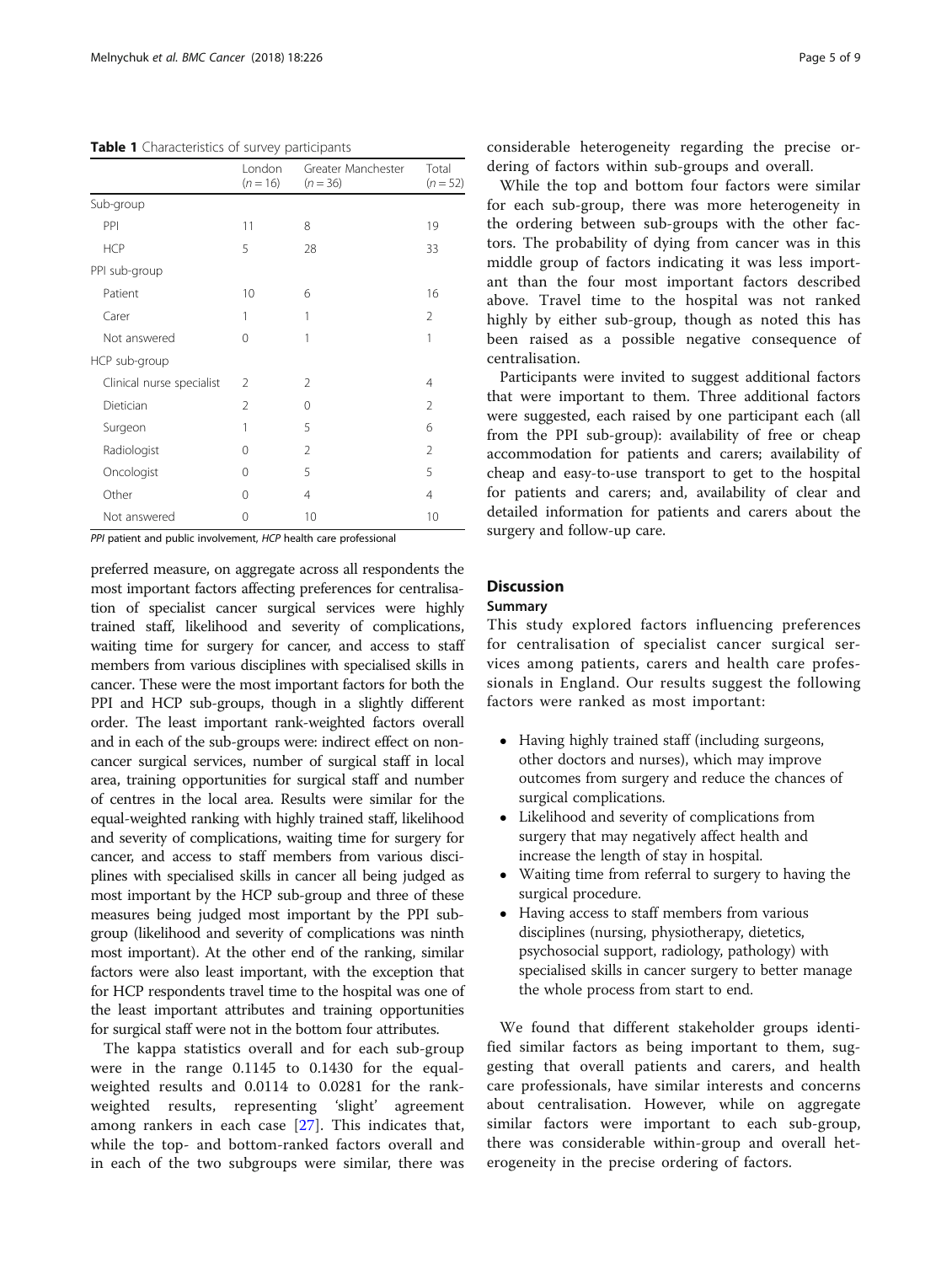| Rank | PPI sub-group<br>$(n = 19)$                                                                           | HCP sub-group<br>$(n = 33)$                                                                                         | All respondents<br>$(n = 52)$                                                            |
|------|-------------------------------------------------------------------------------------------------------|---------------------------------------------------------------------------------------------------------------------|------------------------------------------------------------------------------------------|
| -1   | Waiting time for a surgery                                                                            | Access to staff members from various<br>Waiting time for a surgery<br>disciplines with specialised skills in cancer |                                                                                          |
| 2    | Highly trained staff                                                                                  | Highly trained staff                                                                                                | Highly trained staff                                                                     |
| 3    | Access to most up-to-date<br>facilities and equipment                                                 | Waiting time for a surgery                                                                                          | Access to staff members from<br>various disciplines with specialised<br>skills in cancer |
| 4    | Core specialist team working 24/7                                                                     | <sup>a</sup> Likelihood and severity of complications                                                               | Core specialist team working 24/7                                                        |
| 5    | <sup>a</sup> Readmissions to hospital                                                                 | <sup>a</sup> Core specialist team working 24/7                                                                      | Access to most up-to-date<br>facilities and equipment                                    |
| 6    | <sup>a</sup> Access to staff members from<br>various disciplines with specialised<br>skills in cancer | Access to most up-to-date facilities and<br>equipment                                                               | <sup>a</sup> Likelihood and severity of<br>complications                                 |
| 7    | Number of specialist cancer<br>surgical procedures                                                    | <sup>a</sup> Number of specialist cancer<br>surgical procedures                                                     | <sup>a</sup> Readmissions to hospital                                                    |
| 8    | Participation in clinical trials                                                                      | <sup>a</sup> Readmissions to hospital                                                                               | Number of specialist cancer<br>surgical procedures                                       |
| 9    | Likelihood and severity of complications                                                              | Training opportunities for surgical staff                                                                           | Participation in clinical trials                                                         |
| 10   | Probability of dying from cancer                                                                      | Participation in clinical trials                                                                                    | <sup>a</sup> Probability of dying from cancer                                            |
| 11   | Travel time to hospital                                                                               | Length of stay at hospital                                                                                          | <sup>a</sup> Training opportunities for<br>surgical staff                                |
| 12   | <sup>a</sup> Length of stay at hospital                                                               | <sup>a</sup> Probability of dying from cancer                                                                       | Travel time to hospital                                                                  |
| 13   | <sup>a</sup> Number of surgical staff in local area                                                   | <sup>a</sup> Indirect effect on non-cancer<br>surgical services                                                     | Length of stay at hospital                                                               |
| 14   | andirect effect on non-cancer<br>surgical services                                                    | Travel time to hospital                                                                                             | Indirect effect on non-cancer<br>surgical services                                       |
| 15   | Number of centres in the local area                                                                   | Number of surgical staff in local area                                                                              | Number of surgical staff in local area                                                   |
| 16   | Training opportunities for surgical staff                                                             | Number of centres in the local area                                                                                 | Number of centres in the local area                                                      |
|      | $Kappa = 0.1145$                                                                                      | Kappa $= 0.1430$                                                                                                    | Kappa = $0.1295$                                                                         |

<span id="page-5-0"></span>**Table 2** Equal-weighted ranking of factors  $(1 =$  highest ranked,  $16 =$  lowest ranked)

PPI Patient and public involvement, HCP Health care professional

<sup>a</sup>denotes tied rankings

As well as identifying factors important to stakeholders when considering centralisation of specialist cancer surgery, this study also identifies factors perceived as being less important by the sample of respondents that might be affected by the reorganisation, including indirect effect on noncancer surgical services, number of surgical staff in local area, training opportunities for surgical staff and number of centres in the local area. Previous research on the centralisation of cancer services has identified the distance to hospital and travel time as a limiting factor in patients' decisions to access treatment, especially in the case of patients living in socioeconomically deprived areas  $[21]$  $[21]$  $[21]$ . However, the findings of our study seem to support other studies on this topic that found that patients are willing to travel for specialist care [[16](#page-8-0), [28\]](#page-8-0). It is important to note that the questionnaire did not ask participants to specifically consider the importance of travel costs, though this will be related to travel time. In addition, travel cost was not

raised as a separate issue when participants were given an option to add items to the original list of 16.

## Strengths and limitations

This study has two main strengths. First, the survey questionnaire was rigorously designed, pre-tested, checked for English language problems and is based on a detailed review of planning documents about the centralisations. Second, and to our knowledge, this is the first survey attempting to identify factors related to the centralisation of specialist surgical services that are important to patients, the public and health care professionals.

The main limitations of our study are the small sample size and use of convenience sampling. The survey included only 52 respondents from London and Greater Manchester, and while there were similarities between groups in terms of the ranking of factors, the small sample size and restricted geographical coverage is likely to limit the extent of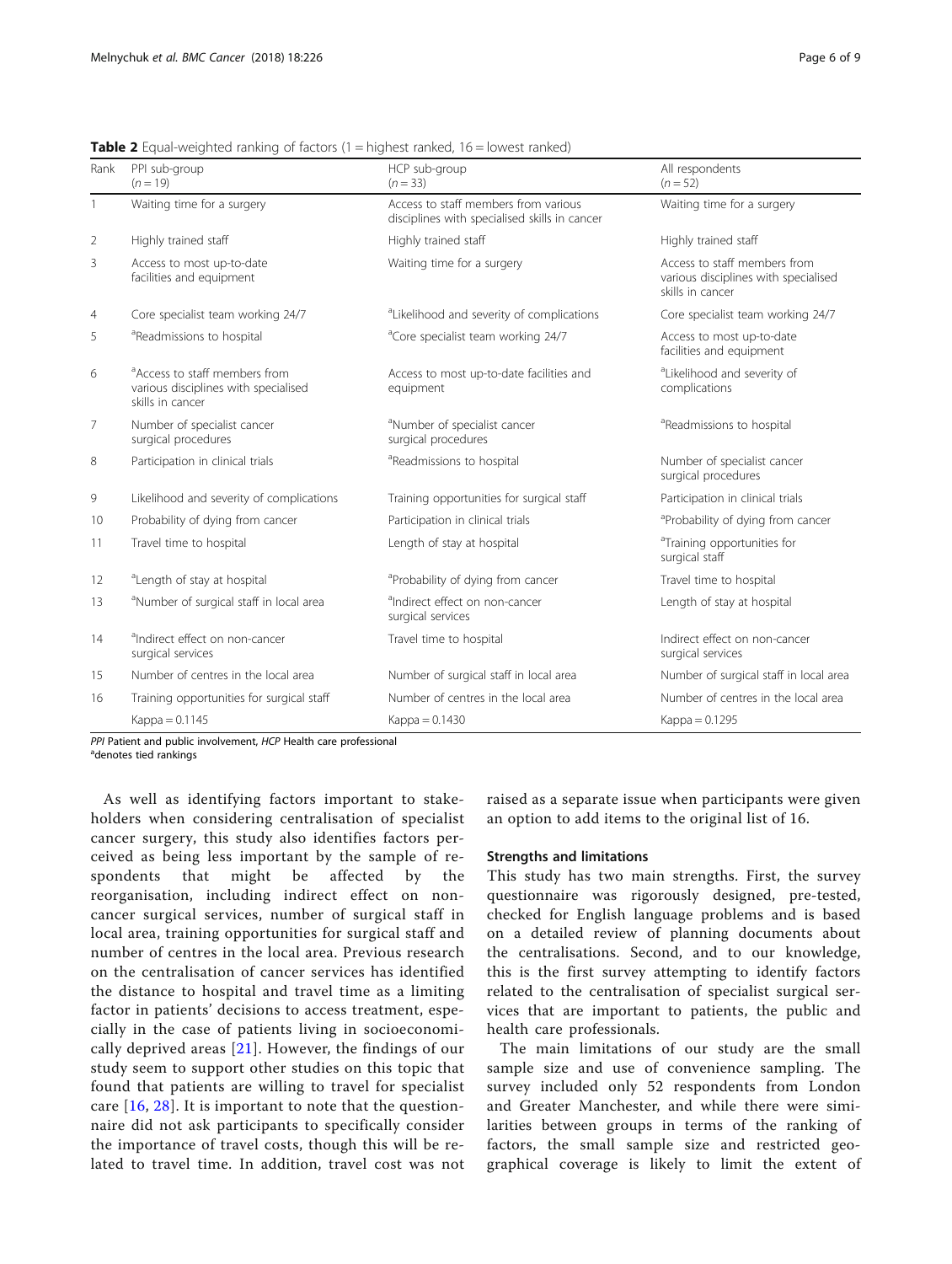| Rank           | PPI sub-group<br>$(n = 19)$                                                                           | HCP sub-group<br>$(n = 33)$                                                                            | All respondents<br>$(n = 52)$                                                                   |
|----------------|-------------------------------------------------------------------------------------------------------|--------------------------------------------------------------------------------------------------------|-------------------------------------------------------------------------------------------------|
| $\mathbf{1}$   | Highly trained staff                                                                                  | <b>Highly trained staff</b>                                                                            | <b>Highly trained staff</b>                                                                     |
| $\overline{2}$ | Waiting time for a surgery                                                                            | Likelihood and severity<br>of complications                                                            | Likelihood and severity of<br>complications                                                     |
| 3              | <sup>a</sup> Likelihood and severity<br>of complications                                              | <b>Access to staff members</b><br>from various disciplines with<br>specialised skills in cancer        | Waiting time for a surgery                                                                      |
| $\overline{4}$ | <sup>a</sup> Access to staff members<br>from various disciplines with<br>specialised skills in cancer | Waiting time for a surgery                                                                             | <b>Access to staff members</b><br>from various disciplines with<br>specialised skills in cancer |
| 5              | Core specialist team<br>working 24/7                                                                  | Number of specialist cancer<br>surgical procedures                                                     | Core specialist team<br>working 24/7                                                            |
| 6              | Access to most up-to-date<br>facilities and equipment                                                 | Core specialist team<br>working 24/7                                                                   | Number of specialist cancer<br>surgical procedures                                              |
| 7              | Number of specialist cancer<br>surgical procedures                                                    | Readmissions to hospital                                                                               | Readmissions to hospital                                                                        |
| 8              | Probability of dying<br>from cancer                                                                   | Probability of dying<br>from cancer                                                                    | Probability of dying<br>from cancer                                                             |
| 9              | Readmissions to hospital                                                                              | Participation in clinical trials                                                                       | Access to most up-to-date<br>facilities and equipment                                           |
| 10             | Travel time to hospital                                                                               | Access to most up-to-date<br>facilities and equipment                                                  | Participation in clinical trials                                                                |
| 11             | Length of stay at hospital                                                                            | Travel time to hospital                                                                                | Travel time to hospital                                                                         |
| 12             | Participation in clinical trials                                                                      | Length of stay at hospital                                                                             | Length of stay at hospital                                                                      |
| 13             | Indirect effect on non-cancer<br>surgical services                                                    | Number of surgical staff<br>in local area                                                              | Indirect effect on non-cancer<br>surgical services                                              |
| 14             | Number of centres in<br>the local area                                                                | <sup>a</sup> Training opportunities<br>Number of surgical staff<br>for surgical staff<br>in local area |                                                                                                 |
| 15             | Training opportunities<br>for surgical staff                                                          | alndirect effect on non-cancer<br>surgical services                                                    | Training opportunities for<br>surgical staff                                                    |
| 16             | Number of surgical<br>staff in local area                                                             | Number of centres in<br>the local area                                                                 | Number of centres in<br>the local area                                                          |
|                | Kappa = $0.0114$                                                                                      | Kappa = 0.0281                                                                                         | Kappa = $0.0278$                                                                                |

<span id="page-6-0"></span>**Table 3** Rank-weighted ranking of factors  $(1 =$  highest ranked,  $16 =$  lowest ranked)

PPI Patient and public involvement, HCP Health care professional

<sup>a</sup>denotes tied rankings. Four most important rank-weighted factors in bold; four least important rank-weighted factors in italics

heterogeneity in responses as well as the generalisability of the findings. Further, the response rate was only 28%. This was mainly driven by the low response rate to the email invitation to participate in the survey (7%); when potential participants were asked to participate face-to-face the response rate was much higher (63%). Another limitation is that we did not collect information on socioeconomic status in the PPI sub-group or age of any of the research participants, to examine how these variables could have influenced the ranking of the factors. We also acknowledge there is likely to be some overlap in the variables included in the analysis (e.g., likelihood and severity of complications and having highly trained staff), though this is not a limitation of the analysis since, while inter-related, the variables capture different attributes of service provision.

### Implications

There are two implications of our study. First, planners who are redesigning services might consider and measure the impact of the reorganisation on the factors identified as being important in this study. Second, they should also disseminate information about these factors to patients, the public and health care professionals when deciding whether or not and how to centralise specialist cancer surgical services. Stakeholder preferences might be especially important during early stages of major system change such as making the decision to change, deciding on which service model to implement, and deciding how to implement the changes (Additional file [1](#page-7-0)).

## Further research

Further research would be beneficial, repeating this exercise with a larger sample of respondents in different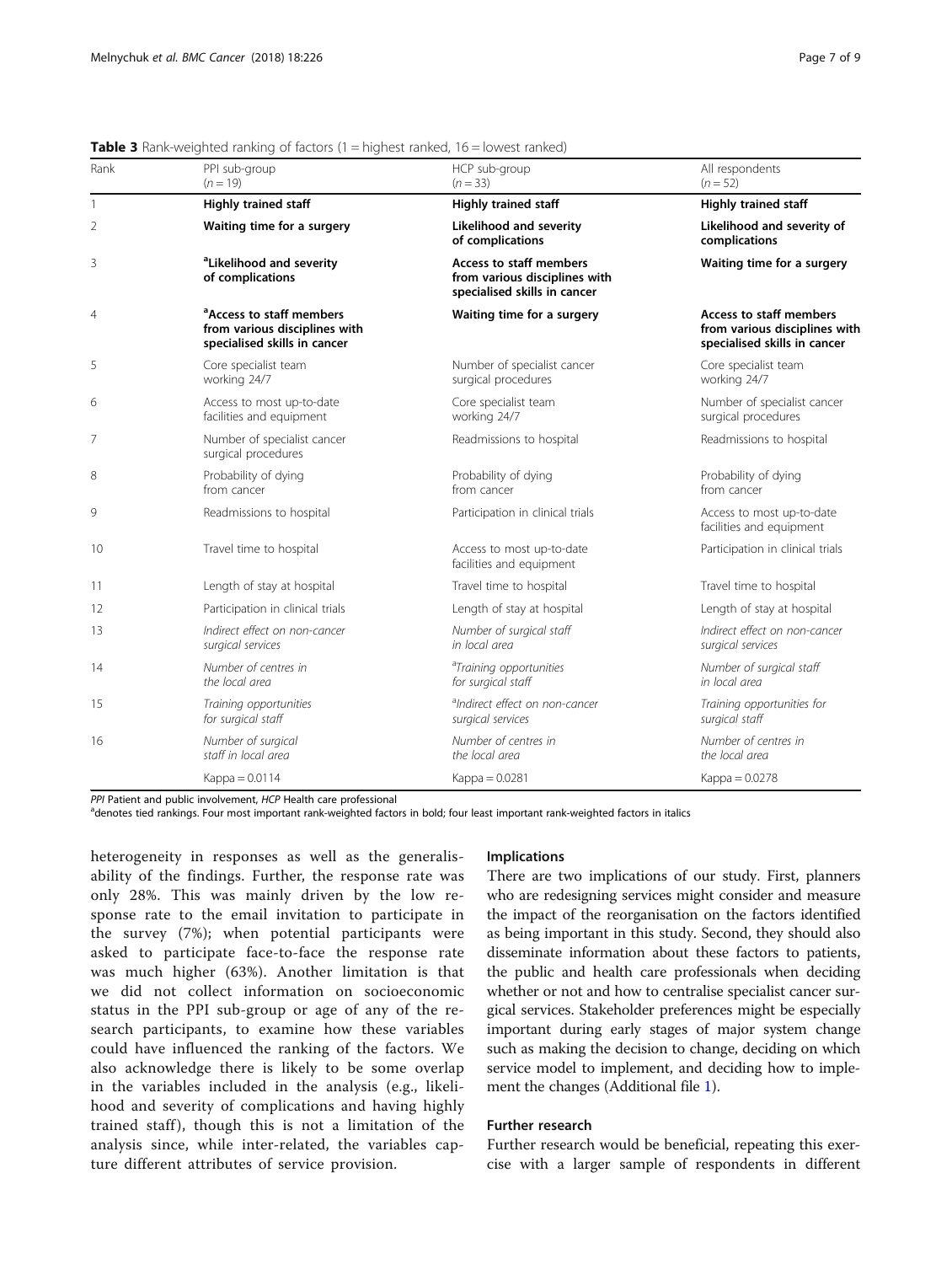<span id="page-7-0"></span>geographical areas, and using face-to-face methods to approach potential participants where possible to maximise responses. Sampling should also include the general public as well as patients and carers and health care professionals, and be undertaken in areas where less centralisation-related activity has taken place. Also, while according to this study there may be agreement between different groups about which are the most important factors affected by centralisation, the relative strength of preference for these factors might vary. Therefore, the results of this study will inform a discrete choice experiment, which will explore strength of preferences for how services are organised for patients, the general public, and healthcare professionals, and how these stakeholders value selected factors.

## Conclusions

This study examines factors important to patients and carers and health professionals in order to inform the implementation of centralisation of specialist surgical services. The most important factors were similar in both stakeholder sub-groups. Planners should consider the impact of reorganising services on these factors, and disseminate information about these factors to patients, to patients, the public and health care professionals when deciding whether or not and how to centralise specialist cancer surgical services.

## Additional files

[Additional file 1:](https://doi.org/10.1186/s12885-018-4137-8) Conceptual framework: key components of major system change. Conceptual framework. (DOCX 100 kb)

[Additional file 2:](https://doi.org/10.1186/s12885-018-4137-8) Survey questionnaire. Survey questionnaire. (DOCX 38 kb) [Additional file 3:](https://doi.org/10.1186/s12885-018-4137-8) Summary of raw data. Summary of raw data. (DOCX 23 kb)

#### Abbreviations

HCP: Health care professionals; MDT: Multi-disciplinary team; OG: Oesophagogastric; PPI: Patient and public involvement

#### Acknowledgements

We thank Ruth Boaden, Veronica Brinton, Neil Cameron, Mark Emberton, John Hines, David Holden, Rachael Hunter, Colin Jackson, James Leighton, Tom Pharaoh, and Victoria Wood for their contributions to the development of this study.

#### Funding

This study presents independent research commissioned by the National Institute for Health Research (NIHR) Health Services and Delivery Research Programme, funded by the Department of Health (study reference 14/46/19). The views expressed are those of the authors and not necessarily those of the NHS, the NIHR or the Department of Health.

The funding body had no role in the design of the study and collection, analysis, and interpretation of data and in writing the manuscript. KPJ is funded by UCLPartners Academic Health Science Network as Cancer Programme Director and as Chief Medical Officer of London Cancer from 2011 to 2016 when the latter funding reverted to the National Cancer Vanguard programme held locally by the University College London Hospitals (UCLH) Cancer Collaborative on behalf of all acute provider trusts in North Central and North East London and West Essex. London Cancer

received funding from NHS England (London Region). The National Cancer Vanguard receives funding from NHSE New Care Models programme. NJF, SM and CVP were in part supported by the National Institute for Health Research (NIHR) Collaboration for Leadership in Applied Health Research and Care (CLAHRC) North Thames at Bart's Health NHS Trust. The views expressed are those of the authors and not necessarily those of the NHS, the NIHR or the Department of Health.

#### Availability of data and materials

All data generated or analysed during this study are included in this published article and its supplementary information files.

#### Authors' contributions

MM, CVP and SM designed the study, drafted the questionnaire, collected and analysed the survey responses, and wrote the manuscript. MA, CSC, NJF, AIGR, CL, SBM, CMM, MMM, KPJ, CP, DCS and JV contributed to the study design, the final draft of the questionnaire, the interpretation of the survey results, and the final draft of the manuscript. All authors read and approved the final manuscript. CL contributed to the final draft of the manuscript.

#### Ethics approval and consent to participate

This study was reviewed and approved by the Proportionate Review Subcommittee of the NRES Committee Yorkshire & the Humber - Leeds (reference number: 15/YH/0359).

Study participants were provided information on the study and what their participation would entail before completing the questionnaire. Written consent was not obtained, but participants were informed that by completing the questionnaire they would be giving their consent for the information provided to be used by the research team.

## Consent for publication

Not applicable.

#### Competing interests

MM, CVP, CSC, NJF, AIGR, CMM, CP and SM have no competing interests. MA and MMM were pathway leads and CL was a pathway manager on the London Cancer centralisations. SBM and JV were pathway leads on the Greater Manchester Cancer centralisations. DCS is the Medical Director of Greater Manchester Cancer and was involved in the engagement and design aspects of the Manchester proposals working for Commissioners; he has no financial interests. KPJ is Chief Medical Officer of London Cancer, and provides overall clinical leadership to the London Cancer centralisation.

## Publisher's Note

Springer Nature remains neutral with regard to jurisdictional claims in published maps and institutional affiliations.

#### Author details

<sup>1</sup>Department of Applied Health Research, University College London, Gower Street, London WC1E 6BT, UK. <sup>2</sup> Royal Free London NHS Foundation Trust Pond Street, London NW3 2QG, UK. <sup>3</sup>Research Department of Primary Care & Population Health, Royal Free Campus, University College London, Rowland Hill St, London NW3 2PF, UK. <sup>4</sup>University College London Hospital NHS Foundation Trust, 47 Wimpole Street, London W1G 8SE, UK. <sup>5</sup>Departments of Urology, Salford Royal NHS Foundation Trust, Stott Lane, Salford M6 8HD, UK. 6 The Christie NHS Foundation Trust, 550 Wilmslow Road, Manchester M20 4BX, UK. <sup>7</sup> Division of Surgical & Interventional Science, University College London, Gower Street, London WC1E 6BT, UK. <sup>8</sup>University College London Hospitals NHS Foundation Trust, 235 Euston Road, London NW1 2BU, UK. <sup>9</sup> Alliance Manchester Business School, University of Manchester, Booth Street East, Manchester M13 9SS, UK. <sup>10</sup>UCLPartners Cancer Programme, 170 Tottenham Court Road, London W1T 7HA, UK.<sup>11</sup>University College London Hospitals Cancer Collaborative, 250 Euston Road, London NW1 2PG, UK. <sup>12</sup>Greater Manchester Cancer, A Block, Christie NHS Foundation Trust, 550 Wilmslow Rd, Manchester M20 4BX, UK. <sup>13</sup>Salford Royal NHS Foundation Trust, Stott Lane, Salford M6 8HD, UK.